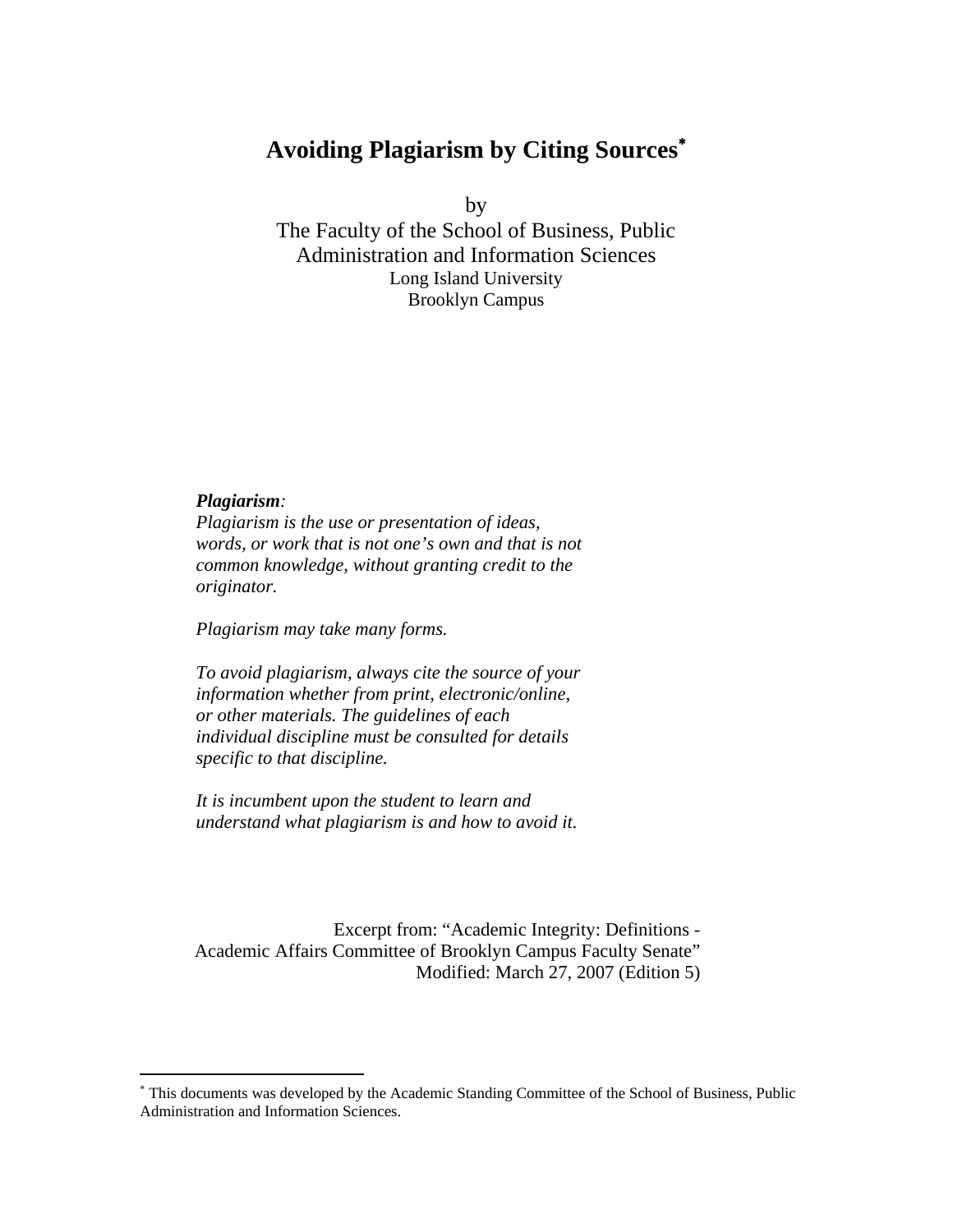# **Avoiding Plagiarism by Citing Sources**

#### **Executive Summary**

The purpose of this guideline is to assist students in the practice of citing sources in order to avoid plagiarism. Plagiarism is presenting someone else's ideas and/or words as your own work. It is acceptable practice to use someone else's ideas and/or words to strengthen your own argument, however, you must provide proper citation to the original source of the words and/or ideas. Plagiarism is a serious academic infraction and the goal of this guide is to assist you in avoiding the pitfalls and punishment associated with plagiarism.

#### **Plagiarism**

The School of Business, Public Administration and Information Sciences is committed to helping students avoid plagiarism in the course work they submit. Plagiarism means presenting someone else's ideas and/or words as if they were your own. If you paraphrased or summarized someone's ideas or words without documenting the source, you are misleading the reader into believing that another persons' words or ideas are your own. As teachers, we have no way of verifying what was intentional and what was accidental. Either way, you have committed plagiarism. Luckily, it is easy to avoid. Whenever you use an idea that you found somewhere, say where you found it. In other words, provide a citation to the original source.

#### **Citing to Avoid Plagiarism**

The purpose of this guide is not to teach students the proper citation methods. Different disciplines use different citation styles (such as APA or MLA) and different teachers demand different levels of rigor in following them. The styles themselves are revised from time to time and, in practice, you will probably use Endnote or Procite or some other software to perform the mechanical steps of preparing the documentation anyway. How you cite your source has nothing to do with plagiarism. Plagiarism deals with *whether* you cited your source.

Whenever you use an idea or words that you found somewhere, say where you found it. There are various ways to accomplish this—quoting the original source, paraphrasing the original source, or summarizing the original source. Each of these methods will be detailed below with examples from several disciplines. All of the examples will use the APA style, although other styles are appropriate as well.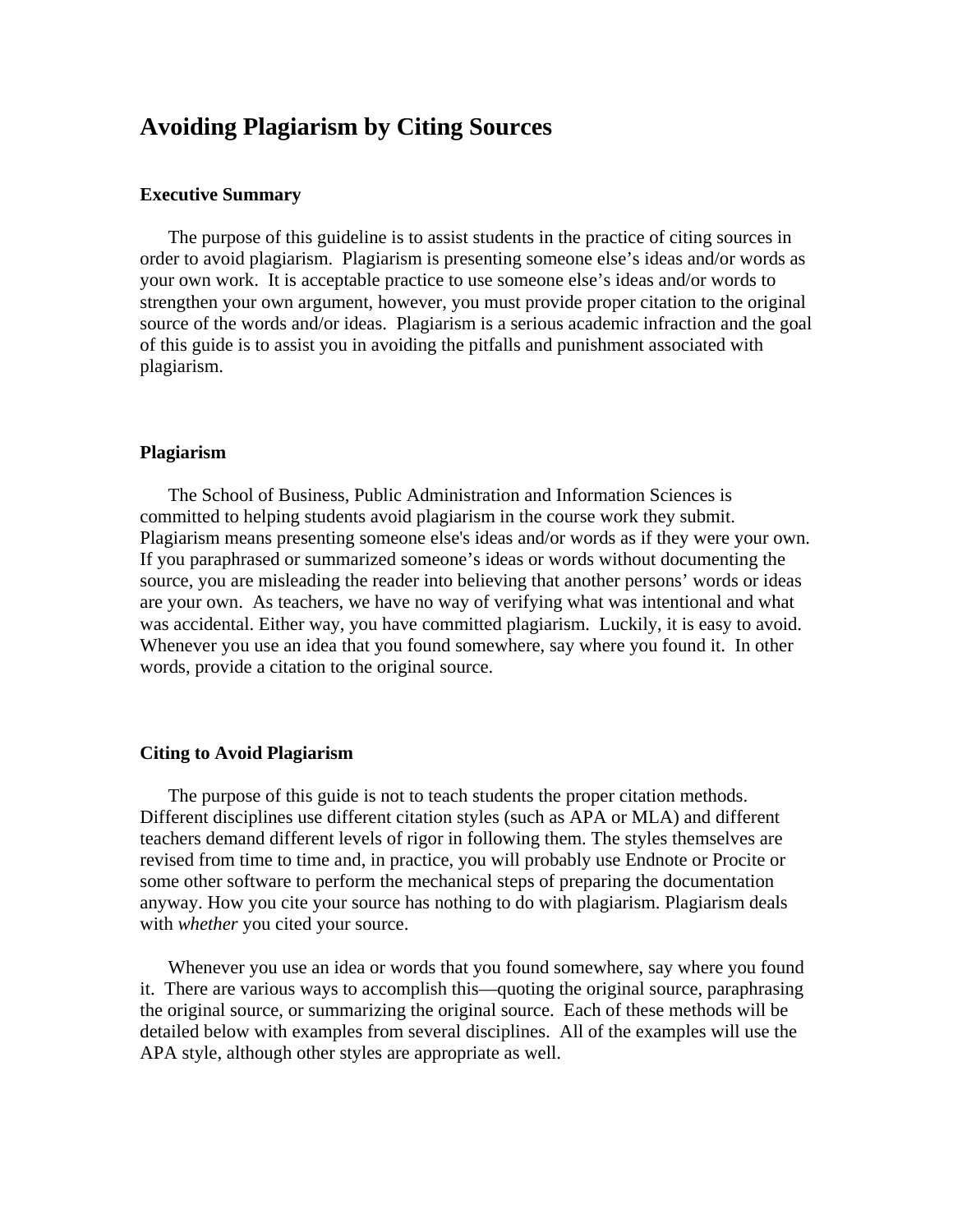**Quoting**. There are two kinds of quotes, exact quotes and edited quotes:

(a) **Exact quotes**: If you use the author's exact words, all of them, exactly.

(b) **Edited quotes**: If you change some of the author's words, or summarize them, you will use square brackets to indicate anything that you have added and an ellipsis (three dots in a row, from the Greek word for omission) to show where you have left something out. (MLA style, only, encloses the ellipsis in square brackets.)

In each case, regardless of whether the quote is exact or edited, you will enclose the words in quotation marks or set them off in an indented block if there are 40 words or more, and then you will specify the page on which you found those words.

# **Examples of Quoting**

(a) **Exact Quotes**: Here is an example of a short quote (enclosed in quotation marks) and a longer one (in an indented block). These examples will use the APA style, although other styles will be appropriate in other courses.

#### *Example 1*

When thinking about this topic, remember that "organizational structure defines how job tasks are formally divided, grouped, and coordinated?" (Robbins, 2002, p. 178).

#### *Example 2*

In another pattern of response, a group may attempt to deal with its problems through what Bion calls *pairing*. This involves a fantasy in which members of the group come to believe that a messiah figure will emerge to deliver the group from its fear and anxiety. The group's dependence on the emergence of such a figure again paralyzes its ability to take effective action (Morgan, 1996, p. 232).

(b) **Edited Quotes**: Here is an example of an edited quote. Only a few words have been changed, so it is still a quote deserving of quotation marks or an indented block. However, because some words have been changed or summarized, those alterations are acknowledged. This example will not have a page number, because it comes from a Web page.

#### *Example*

Over time, the Protestant Reformation [suggested] that work was a profound moral obligation, a path to eternal salvation. The focus was on the current world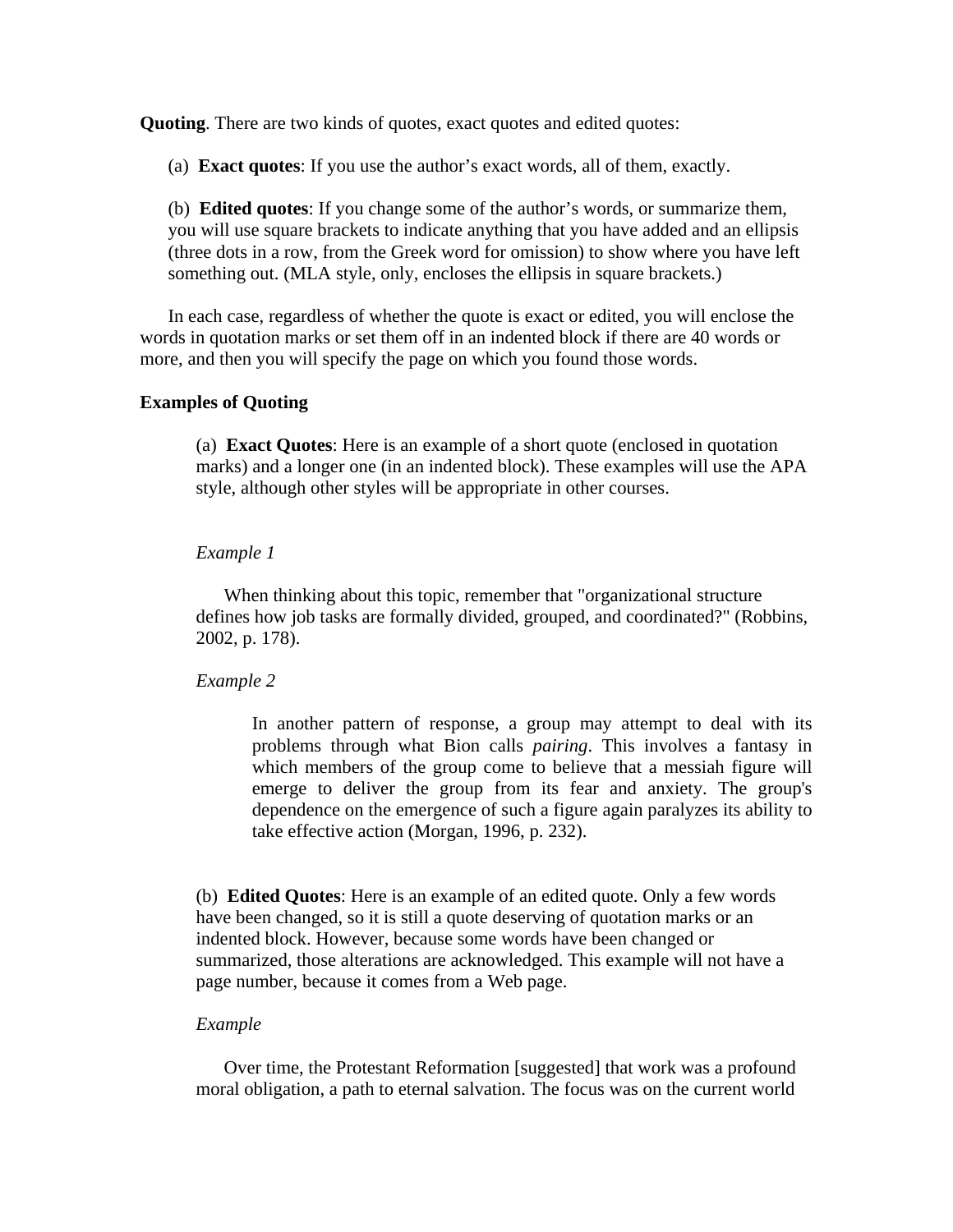and materialism, not the next world and spirituality. The individual's obligation was self-discipline and systematic work. It should be clear that the factory . . . could never have flourished without the ideological underpinnings of the profound shift in philosophy exemplified by the Protestant Ethic (Wertheim, 2004).

# **Paraphrasing and Summarizing**

A paraphrase describes a specific section of the author's work, generally in fewer words. A summary describes a large section of an author's work in a general way.

In either case, the words are your own but the ideas are those of the author. When you paraphrase or summarize an author's ideas, you will cite the source without enclosing the words in quotation marks or creating and indented block, and you will not specify the page on which you found those ideas.

# **Examples of Paraphrasing**

Often, in writing a paper, you will present the line of argument mentioned in a book (including your textbook) or in some other source, without actually quoting its author's words. When you use someone else's ideas, but do not quote them exactly, you do not use the quotation marks and do not specify the page number from which you got the ideas. These examples will use the APA style, although other styles will be appropriate in other courses.

#### *Example*

The new salary survey by the Society for Human Resource Management ("Salary and Job Satisfaction Survey," 2004) suggests that job satisfaction is much less correlated with salary than we might have expected.

# **Examples of Summarizing**

Sometimes, you will briefly summarize the main ideas from an author's whole chapter or book. When you use someone else's ideas, but do not quote them exactly, you do not use the quotation marks and do not specify the page number from which you got the ideas. These examples will use the APA style, although other styles will be appropriate in other courses.

#### *Example*

Using the familiar hierarchy of needs theory (Maslow, 1954), we can characterize top managers as eager to satisfy their esteem needs, while their workers are often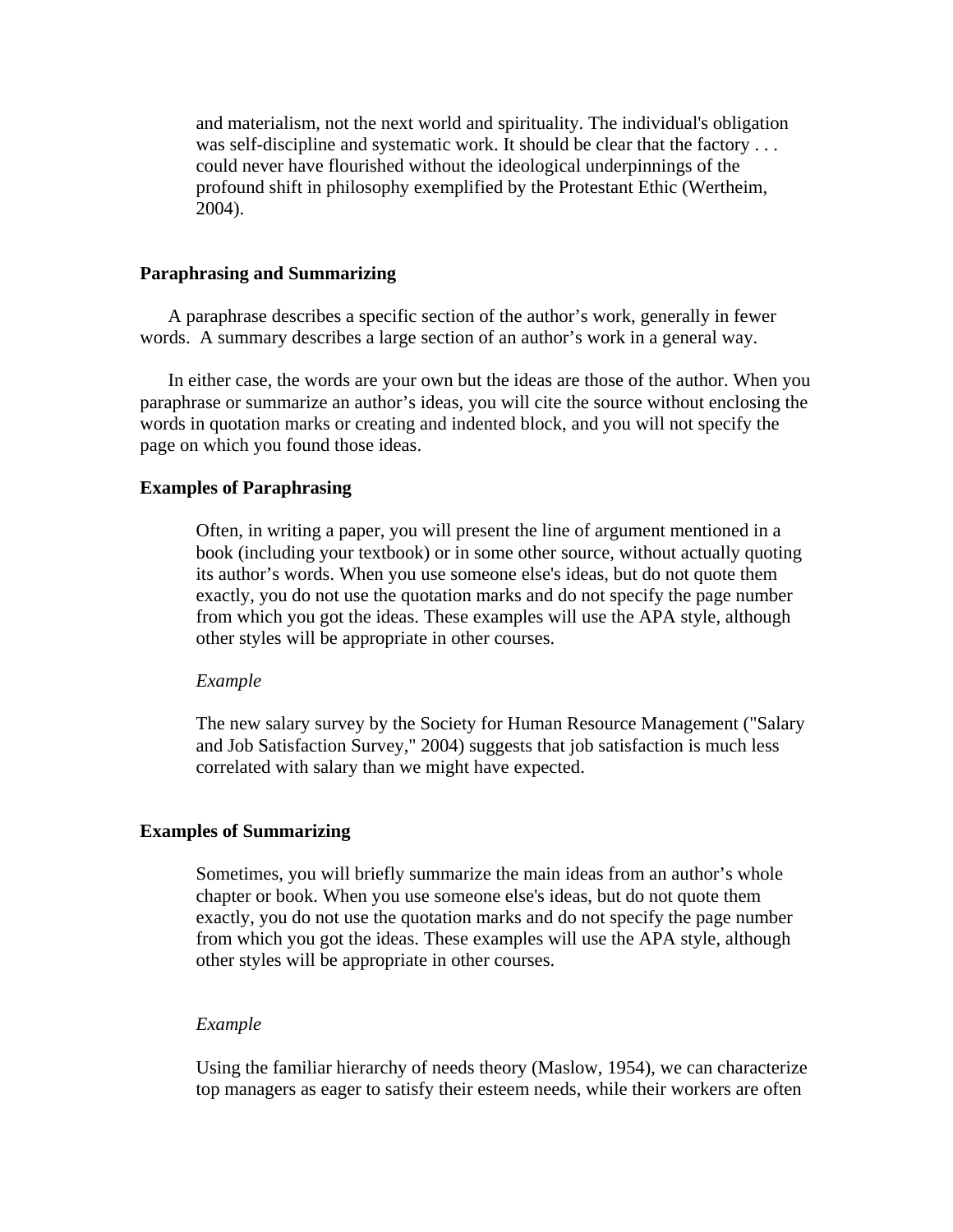more concerned with issues of security. This can generate suspicion and misunderstanding.

How you deal with quotes, edited quotes, paraphrasing and summarizing is a technical matter related to the mechanics of documenting your sources. It has nothing to do with plagiarism and the principle remains the same. Whenever you use an idea that you found somewhere, say where you found it.

# **Other Plagiarism Issues**

**Property**. Downloading images or content from the Web or other sources without permission may violate copyright law and could lead to legal action and other remedies, but it has nothing to do with plagiarism. Plagiarism refers to ideas (intellectual property) and not things (property). Stealing copyrighted Web images is a form of theft; passing off others' ideas as your own is a form of fraud. Whenever you use an idea that you found somewhere, say where you found it. As long as you cite the source of the ideas you are using, you are not committing plagiarism.

**Adding No Original Content**. A paper which consists of nothing but quotes from sources, welded together to make up the entirety of your argument, will rarely be sufficient for academic credit. You could easily earn a grade of zero with a paper that includes no intellectual contribution from you. However, as long as you cite the source of the ideas you are mentioning, you are not committing plagiarism. You are instead, adding nothing of academic value to the argument that you are proposing.

**Punishment**. The academic community's response to incidents of plagiarism is guided by the current student bulletins (graduate or undergraduate bulletin, as appropriate). This will be revised from time to time by the Faculty Senate, which makes decisions and sets policy on academic matters. Of course the teacher is in the classroom and is most familiar with the personalities and circumstances involved, as well as the academic material in the field. Hence, students should pay special attention to their particular teachers and their personal instructions regarding plagiarism. Naturally, the student bulletin also provides remedies for students who feel that there has been a misunderstanding or an error and who wish to initiate an appeal.

**Self-plagiarism / Citation to Previous Work**. Some teachers in some disciplines consider it an academic crime to hand in two papers based largely on the same research work. These teachers feel that students should have to make a new effort each time they want additional credit. In general, rather than rewarding you for effort, business schools often celebrate the practical wisdom of using synergy. Thus many business teachers find it acceptable to do projects for more than one class which are based on the same fundamental research. However, to be sure, it is wise to seek the approval of the teacher before using the same ideas for credit in two different courses.